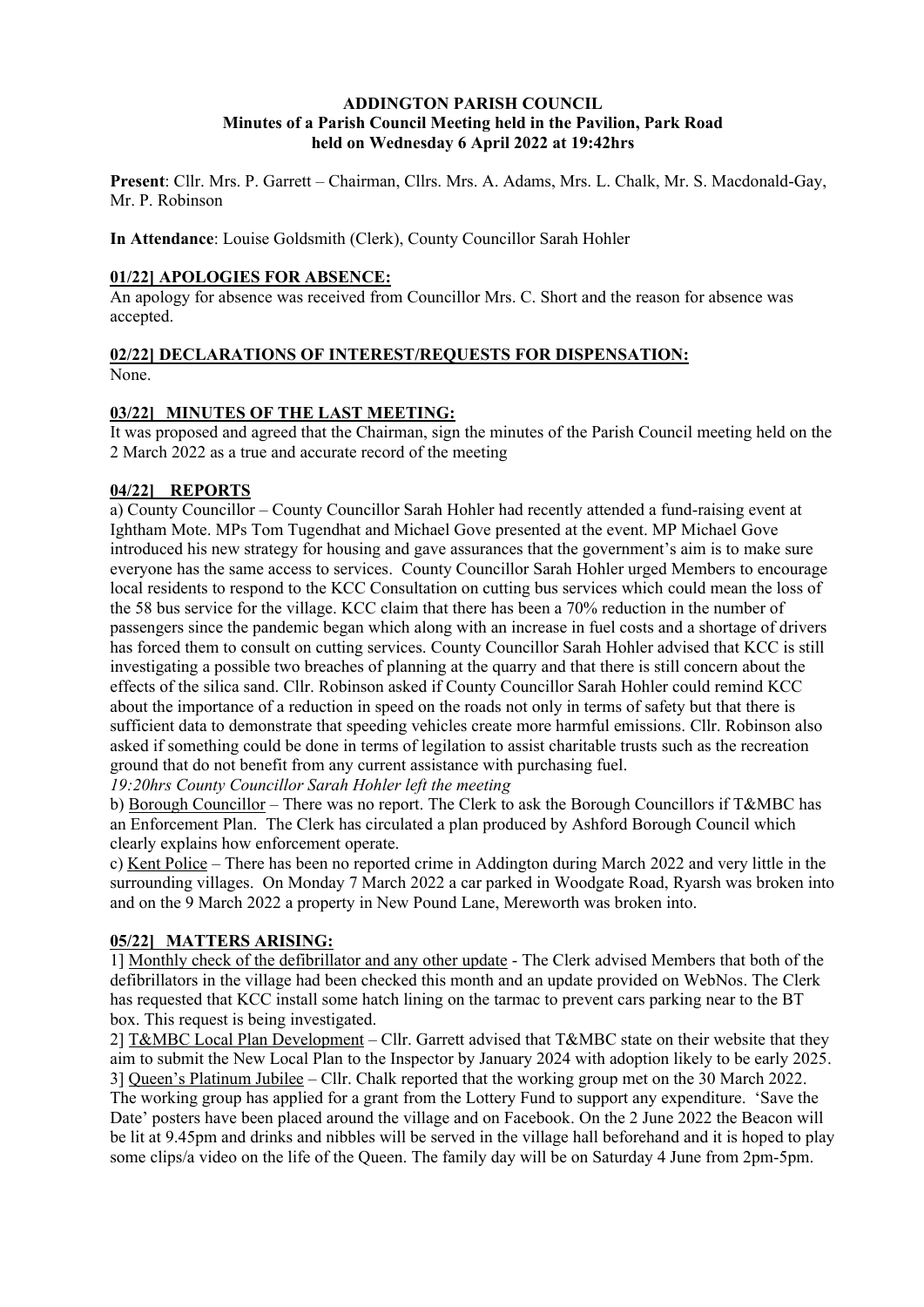Lots of activities are planned to include a soft ball match, live band, bouncy castle, BBQ. The Cricket club will organise a BBQ and bar and The Angel Inn is bringing their mobile horsebox bar and serving Pimms. The Church has also offered to provide tea and cakes free of charge. Tickets for the barn dance in the evening will go on sale soon once the price has been determined. The price of the tickets is dependent on whether the grant application is approved. Cllr. Chalk was advised to check the total capacity of the hall in terms of fire regulations. A flyer giving details of all the events will be hand delivered to all households. The Clerk has prepared a draft risk assessment for the Beacon event. A request to place a banner on Addington Green was refused as these are not permitted on village greens.

4] T&MBC Waste Collections – Members were pleased to note that the bin service is now back to normal with all collections taking place. Cllr, Adams reported that both her bins were left lying on the ground this week and that this seems to be a regular occurrence. The Clerk was asked to report to this issue to T&MBC.

5] Proposal to consider the renewal of the Recreation Ground Lease – Comments on the draft lease have been sent to Roger Taylor at Wellers Law Group and a further draft is awaited.

6] Review of the Emergency Plan for Addington – The Clerk has circulated a first draft of an updated Emergency Plan. All the key emergency contact numbers have been checked. Members discussed further amendments and agreed that the Clerk should place a request on the website and Facebook for residents to volunteer their services and equipment in the event of an emergency.

7] NALC Smaller Councils Committee - NALC has a Committee specifically dedicated to smaller councils and would like to hear what issues Smaller Councils would like them to address and what services NALC could consider offering to meet these needs. The Clerk was asked to suggest that the Committee considers carbon literacy as a topic.

#### **06/22] FINANCE**

A statement as at 6 April 2022 was circulated:

#### **Balances as at 6 April 2022:**

| Unity Trust Account:      | £19,097.01 |
|---------------------------|------------|
| National Savings Account: | £25,546.99 |

#### **Receipts:** None

#### **a) Payments:**

| Supplier                 | Description                          | Amount    |
|--------------------------|--------------------------------------|-----------|
| Mrs L Goldsmith          | (Salary – March                      |           |
|                          | Plus backdated payrise)              | £735.16   |
| <b>HMRC</b>              | $(Tax - March)$                      | £187.60   |
| Mrs L S Goldsmith        | (Expenses – including email account) | £210.33   |
| Gel Creative             | (Monthly website maintenance)        | £100.00   |
| Small Works Building Co. | (Defibrillator cleaning)             | £377.00   |
| <b>SLCC</b>              | (50% Clerks CiLCA training)          | £180.00   |
| Four Seasons Gardens Ltd | (Grounds Maintenance)                | £92.90    |
| Clerk & Councils Direct  | (Annual Subscription)                | £12.00    |
| Jacksons Fencing         | (Barrier gate & installation)        | £1,923.60 |
| Parochial Church Council | (Donation)                           | £1,000.00 |
| Total                    |                                      | £4,818.59 |

**Resolved:** To make the above payments electronically and to be authorised online by Cllrs. Short and Garrett.

#### b) Other matters:

1] Proposal to make a donation to the PCC: **Resolved:** To make a donation of £1000.00 to the upkeep of the cemetery.

2] End of Year Accounts and preparations for the AGAR: It was noted that Lionel Robbins, the internal auditor will be inspecting the accounts on the 18 May 2022. The Clerk has received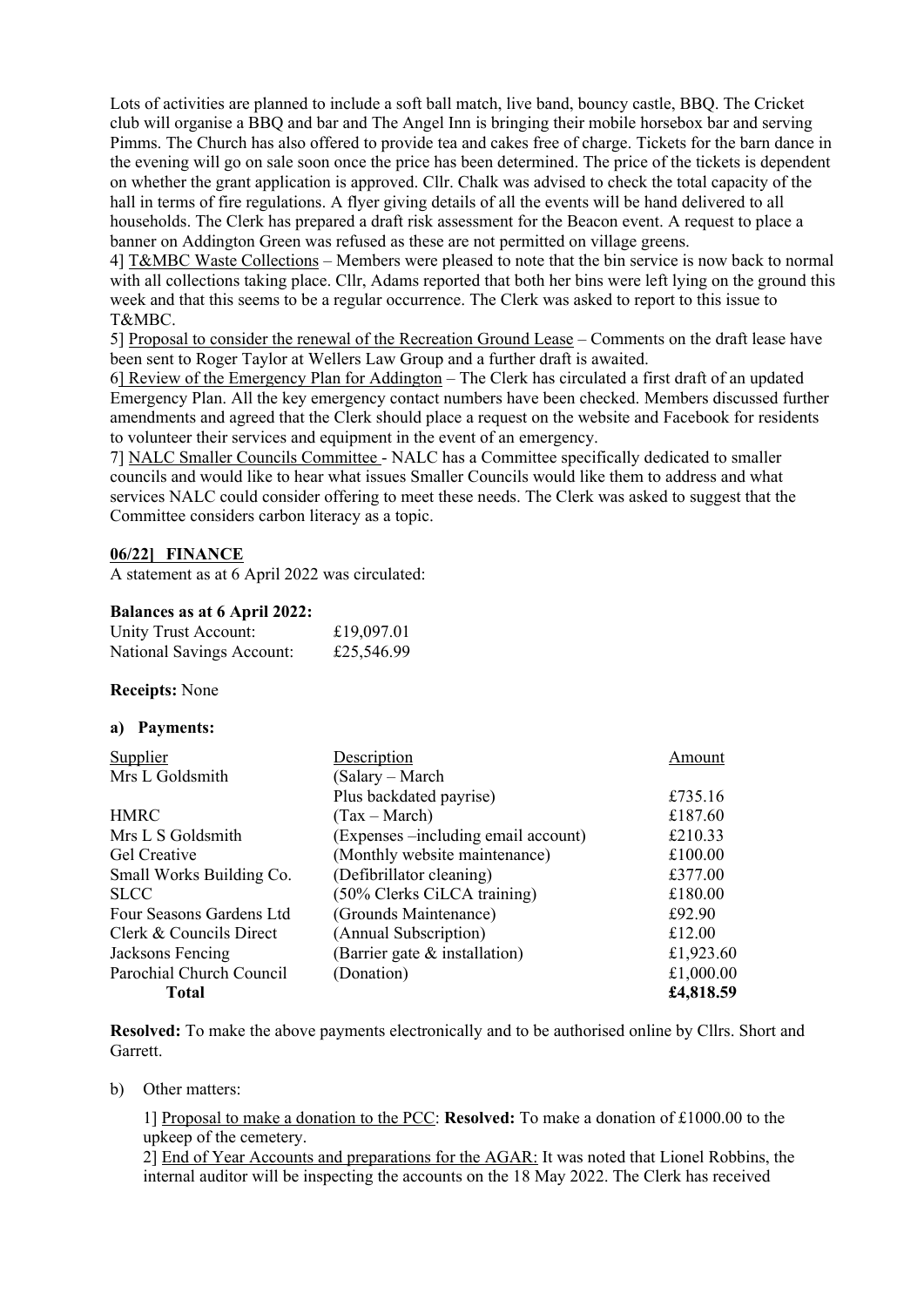instructions from PKF Littlejohn about the completion of the Annual Governance Accountability Return and it was noted that this must be submitted by the 1 July 2022.

3] National Salary Award: It was noted that the National Joint Council for Local Government Services has agreed the new rates of pay applicable from 1 April 2021. A backdated payment of £147.00 was agreed for the Clerk which is subject to PAYE.

4] KALC Bitesize Courses: **Resolved:** The Clerk, Cllr. Short and Adams to attend online training on setting a Precept at a cost of £14.00 each (excluding VAT).

# **07/22] MEMBERS OF THE PUBLIC:** None present.

# **08/22] PLANNING**

a) Applications:

1] 22/00440/FL - The Willows, East Street, Addington, ME19 5DH

Demolition of existing garage and construction of double storey side extension.

**Resolved:** No objection.

b) Approvals:

1] 22/00243/NMA – 2 The Links, Addington, ME19 5RX

Non Material Amendment to planning permission TM/20/02805/FL to increase the width of the front and rear dormers.

2] 22/00027/FL – The Caravan, East Street, Addington, ME19 5DH

Removal of existing residential caravan and outbuildings and erection of single detached dwelling with associated hard and soft landscaping.

c) Refusals: None to consider

d) Withdrawn applications: None to consider*.*

e) Planning Appeals:

1] TM/20/01876/OA – West Malling Golf Club, outline application erection of 3 dwellings. Noted that an appeal has been made

f) Other Planning Issues:

1] 20/00030/USEH – Mayhill House, London Road, Addington – alleged unauthorised hardstanding and caravans – The Clerk has asked Enforcement for an update.

2] Fish & Chip Shop at the Vineyard – Enforcement has written to the registered owners of the site requesting removal of all 'Fishyard' associated signage within 28 days of the date of letter. If they fail to remove the signage Enforcement will take further action at the site.

3] Parish Infrastructure Statement – Chelsea Honey-Bradfield, Senior Development Obligations Officer at T&MBC, had presented to Members at the Annual Parish Meeting and provided some useful information on the whole process of S106 Agreements. The Parish Council now needs to complete a Parish Infrastructure Statement which will outline projects within the parish that could potentially be funded/partially funded by a contribution within a S106 agreement subject to meeting the statutory requirements. The Clerk will prepare a 'wishlist' of potential projects for the next meeting.

#### **09/22] HIGHWAYS:**

a) Highways & PROW enquiries Outstanding:

1] Fault 220148228 - Footpath from East Street to Mill House Lane – the Clerk has reported a number of diseased trees adjacent to this footpath.

2] Fault 210910210 - Footpath from Mill Lane to East Street – the Clerk has reported that the fence bordering the dwelling Kingfishers is falling across the footpath.

3] Enquiries 597903,597906,597907 – request for remedial works to a number of trees in the village – KCC have written to the owners of the trees and requested works.

4] Enquiry 606806 - Several bollard lights on the A20 located on the islands near to Seven Mile Lane are not working – further works awaited.

5] Enquiry 616950 – Plowenders lay-by – mud on the road- T&MBC has raised a works order to clear the mud.

6] Enquiry 624014 – flooding on carriageway near to Hernwell Farm – enquiry under investigation

7] Enquiry 628426 - Park Road – debris left behind following recent works reported

8] Enquiry 628431 - West of Aldon Lane – tree across the footpath now cleared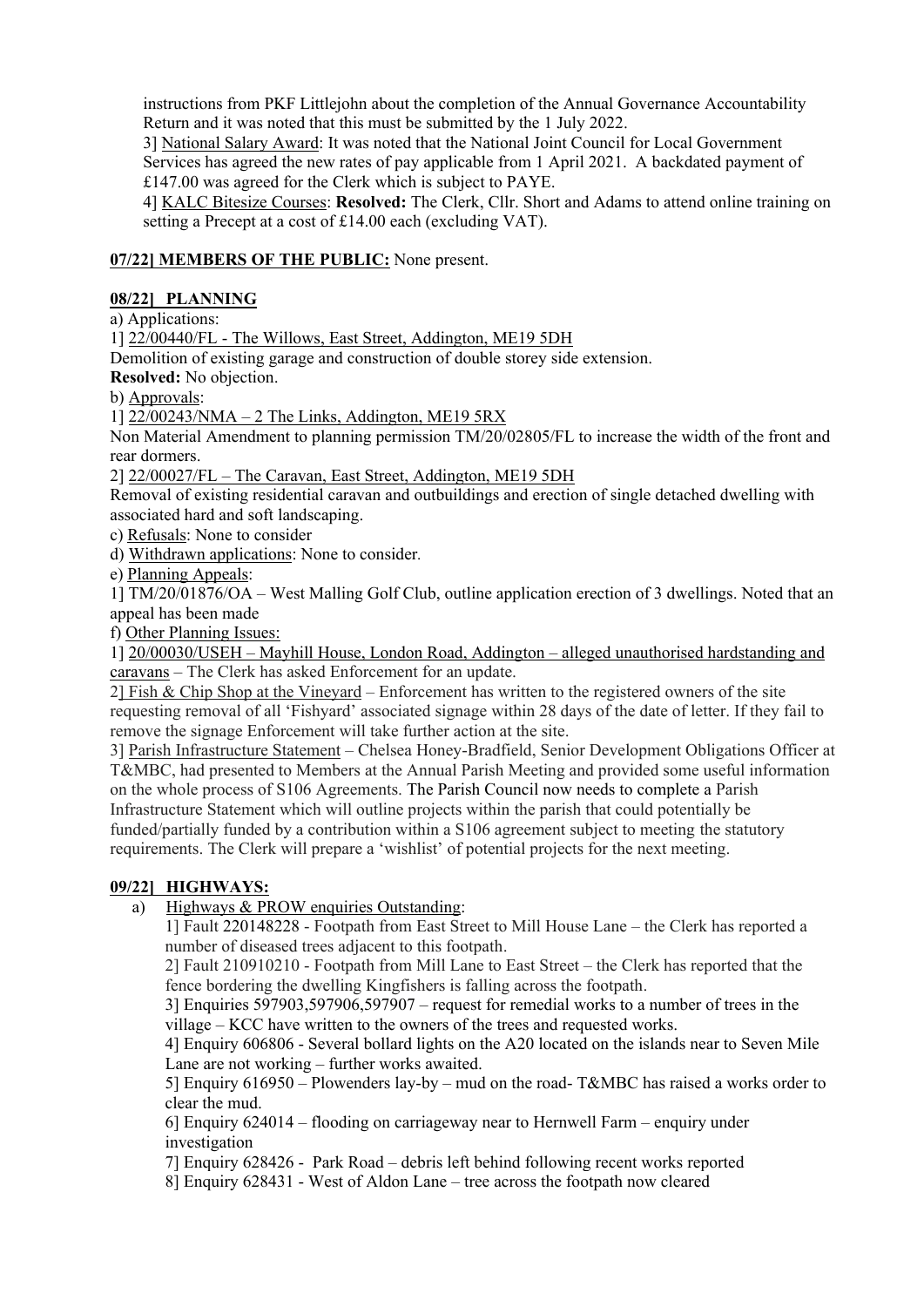9] Enquiry 628429 - East side of Hernewell – the Clerk to report that the canopy of tree is across the footpath – KCC advised no works required

10] Enquiry 628436 - East Street – the Clerk has reported piles of vegetation left on the ground on the corner – enquiry under investigation

11] Enquiry 628378 – hatching request at Jet Garage – enquiry under investigation

12] East Street – street sign damaged – reported to T&MBC

- b) New requiring attention: Nothing additional.
- c) Other matters:

1] Highways Improvement Plan and School Bus Service –A follow-up meeting with Claire Venner, Schemes Project A 'walkabout' of the village has been arranged with Claire Venner, Schemes Project Manager for Friday 8 April 2022. The Clerk and Cllr. Garrett are hoping to attend.

#### **10/22] REPORTS OF MEETINGS:**

- a) Village Hall Committee There has been no meeting.
- b) Recreation Ground Committee Cllr. Robinson advised that preparations are underway for the start of the cricket season this month.
- c) Parish Partnership Panel There has been no meeting.
- d) Standards Committee There has been no meeting.
- e) KALC Area Committee Cllr. Garrett expressed her disappointment with the NALC webinar on Making Communities safer stating that the presentations lacked content. The webinar only lasted 90 minutes and both Cllrs. Garrett and Short felt that it did not represent good value for money. It was also deemed unsuitable for a company to be allowed to advertise. As suggested by Cllr. Garrett the Clerk has applied to NALC for a copy of the 'Make a Change' resource material designed to help Parish Councils promote and encourage residents to become Councillors.

#### **11/22] OPEN SPACES:**

1] Proposal to resurface the trackway: Members noted that the residents would like to resurface the trackway and have been advised to send a proposal to the Clerk for consideration. It was also noted that the residents would like to hold a BBQ on the green in August. The Clerk will advise the residents that they will need to provide a risk assessment and proof of public liability insurance.

# **12/22] CORRESPONDENCE:**

- a) For information:
	- 1] Area 2 Planning Committee 6 April 2022
	- 2] Joint Transportation Board 6 June 2022
	- 3] Parish Partnership Panel 26 May 2022
	- 4] Standards Committee 8 June 2022
	- 5] KALC Area Meeting TBC
- b) New requiring attention:

1] Tonbridge & Malling Active Travel Strategy- Cycle Routes Consultation: Cllr. Robinson agreed to complete the survey on behalf of the Parish Council.

2] KCC Bus Funding Reduction Consultation: The Clerk has already sent a response on behalf of the Parish Council and details about the consultation are on Facebook and the website.

# **13/22] ANY OTHER BUSINESS:**

Flower meadow on the Green – the Clerk to seek advice from the grounds maintenance contractor Moles – Cllr. Robinson advised that quite a few residents around the green have employed the services of the local mole catcher which should help the issue on the green.

# **14/22] ITEMS FOR THE NEXT MEETING:**

Website Accessibility